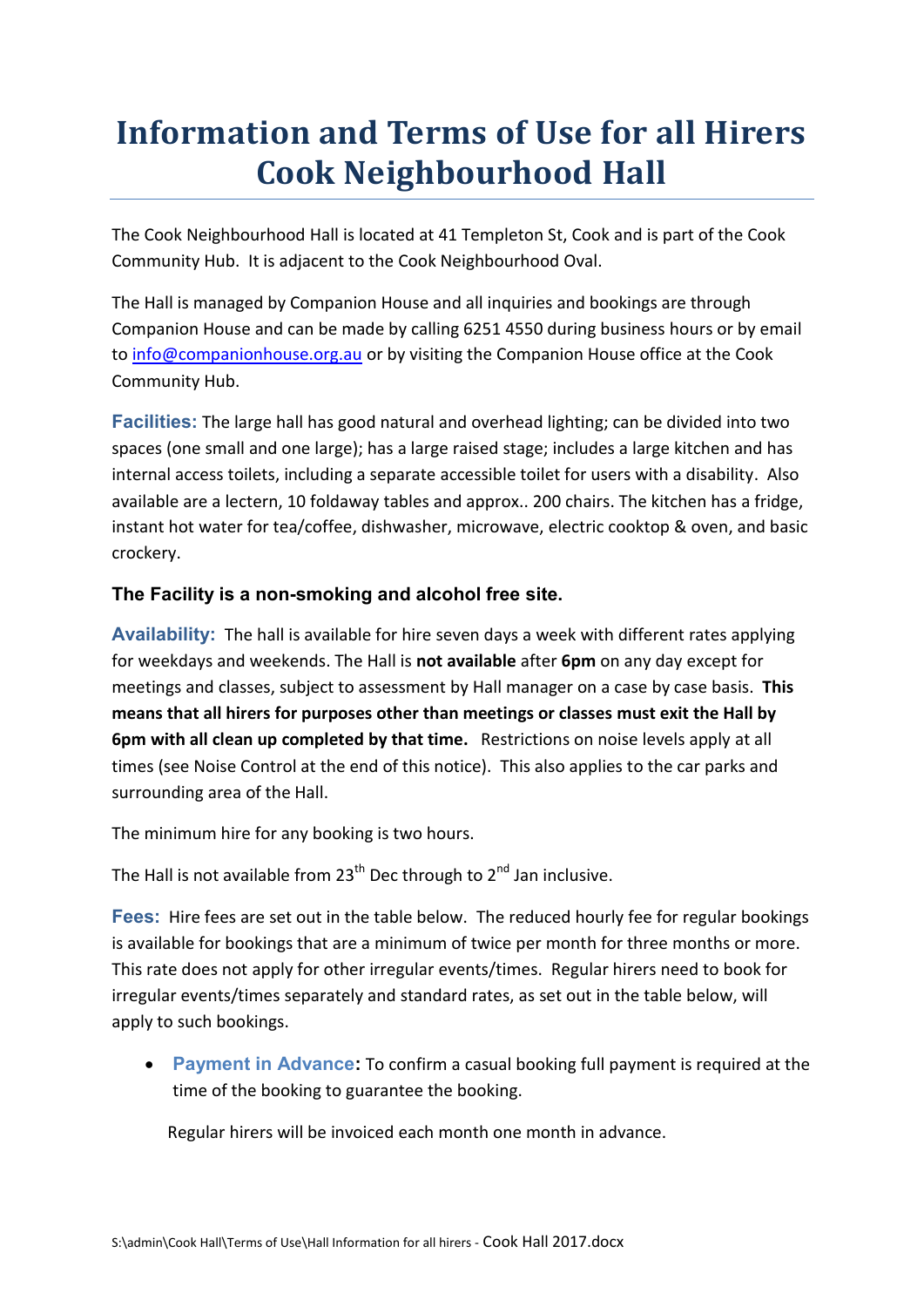Payment can be made by cash, cheque or direct deposit to Companion House (BSB: 032730, Acc No: 141899). For direct deposit, please identify your transfer, eg: Hall Booking - J Smith. If the booking is made at short notice and direct deposit is being used proof of transfer will be required when picking up the keys.

 **Cancellations:** Casual bookings may be cancelled **10** days before the booking and a full refund will be made. Cancellations made **2-9** days before the booking will be charged at half the fees, and **no refunds** will apply for cancellations made within **48** hours of the booking.

Ongoing, regular bookings must be cancelled one month in advance unless otherwise negotiated by Companion House.

- **Bond**: In addition to the hire fee, a **\$500 Bond is payable on collection of the key**. This must be provided in cash or cheque when a hirer picks up the keys and will be returned when keys are returned, subject to confirmation that the Hall is clean and in good condition, with no damage to floor or equipment and no items supplied with the Hall have been removed/lost or damaged and that there are no other breaches of the Terms of Use.
- The bond will **NOT** be returned if there is any negligent damage to the Hall or facilities, or if the Hall, including kitchen and bathrooms, are not left in a clean and tidy condition. **The Bond may not be returned in full or at all if there is a breach of the conditions of use of the Hall** such as excess time beyond booked period or excessive noise and further bookings may not be accepted.
- Additional charges will be passed on to the hirer, subject to the circumstance of the damage or breach, where the cost to Companion House to rectify the issue exceeds the Bond.
- **Hirers are liable for any fines that arise as a result of infringement by the hirer of the law including noise infringement.** The notice about *Noise in residential areas* attached to this Terms of Use forms part of the Terms of Use.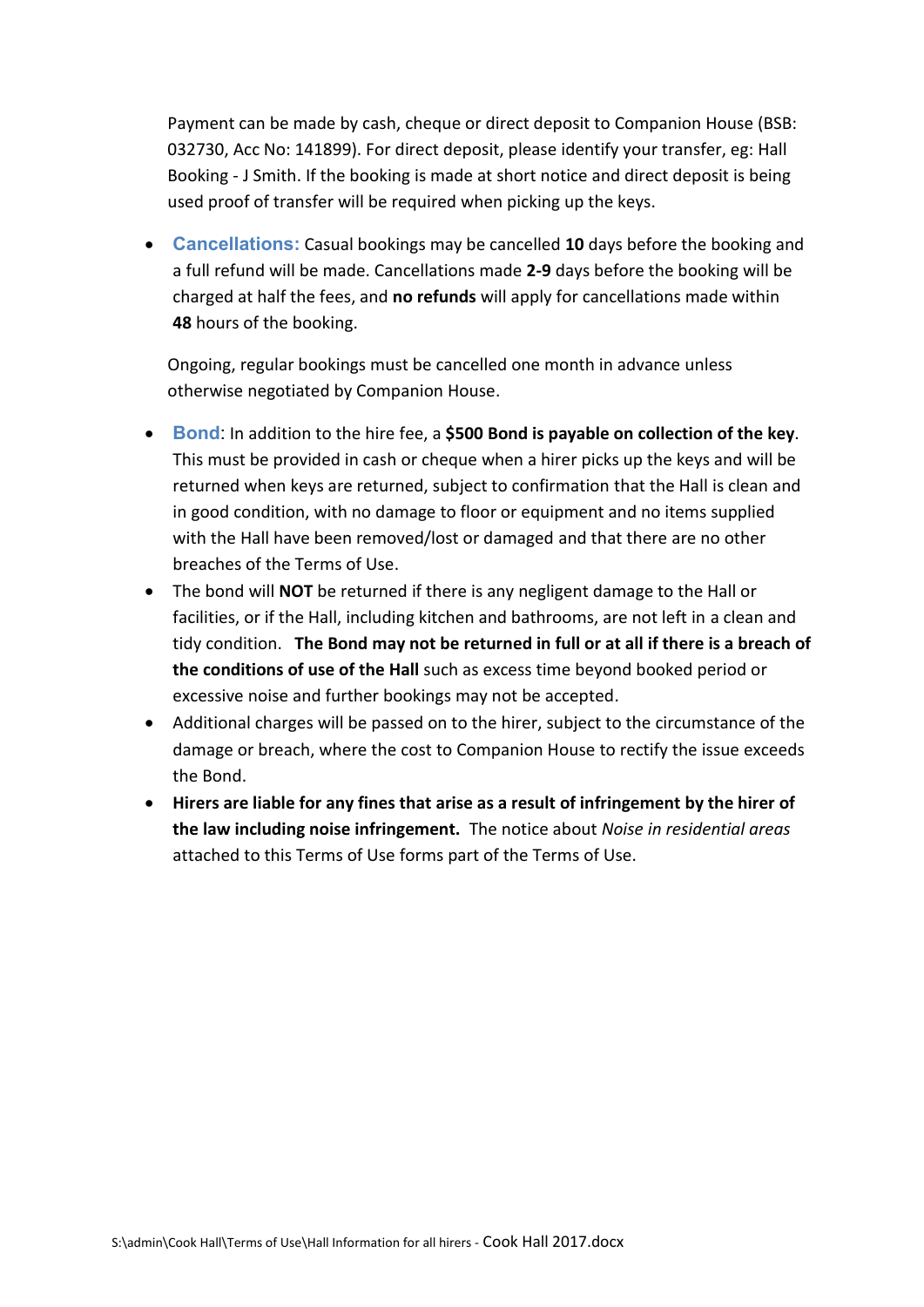### **HIRE CHARGES FOR 2017**

| <b>Hire Fees</b>   | Casual<br><b>Weekdays</b> | Regular<br><b>Weekdays</b> | Casual<br><b>Weekend/Public</b> | Regular<br><b>Weekend/Public</b> |
|--------------------|---------------------------|----------------------------|---------------------------------|----------------------------------|
|                    |                           |                            | <b>Holidays</b>                 | <b>Holidays</b>                  |
| <b>Non-Profit</b>  | \$36 / hr                 | \$26 / $hr$                | \$45 / hr                       | \$30/hr                          |
| Organisation or    |                           |                            |                                 |                                  |
| <b>individuals</b> | \$160 / day               |                            | \$200 / day                     |                                  |
|                    | (9am to 6pm)              |                            | (9am to 6pm)                    |                                  |
|                    |                           |                            |                                 |                                  |
| Commercial /       | \$50/hr                   | \$36 / hr                  | \$75/hr                         | \$45 / hr                        |
| Government         |                           |                            |                                 |                                  |
| Organisation       | \$225 / day               |                            | \$330 / day                     |                                  |
|                    | (9am to 6pm)              |                            | (9am to 6pm)                    |                                  |
|                    |                           |                            |                                 |                                  |
|                    | \$950 / week              |                            |                                 |                                  |

# Public holiday will be charged at weekend rates

**Insurance:** All hirers of the Hall must have Public Liability insurance of \$10 million. Proof must be provided to Companion House before picking up the keys.

**Refurbished Floor:** The ACT Government completed a major refurbishment of the floor of the Hall and care must be taken to ensure the floor continues to be kept in good condition. Chairs and tables must not be dragged across the floor and if activities include a lot of movement such as dancing, Hirers are asked to encourage people using the Hall to bring shoes or footwear to change into to minimise the risk of grit, stones etc being carried onto the Hall floor.

**Keys:** Keys need to be collected from Companion House reception during business hours the day before the booking. Keys must be returned within 24 hours of the booking. This applies to all bookings unless prior arrangements have been agreed to by Companion House.

**Security:** There is a security system in place, which must be deactivated when you enter the building and reactivated when you leave**. Hirers will be responsible for call out fees charged by our security company if the correct security procedures are not followed**, including securely locking all doors and windows at the end of the hire.

Instructions for the security system and emergency contact details will be provided to hirers when the key is picked up.

**Cleaning:** Cleaning equipment is provided in the kitchen. All facilities (main hall, kitchen and bathrooms) must be left clean and tidy, including all kitchenware cleaned and returned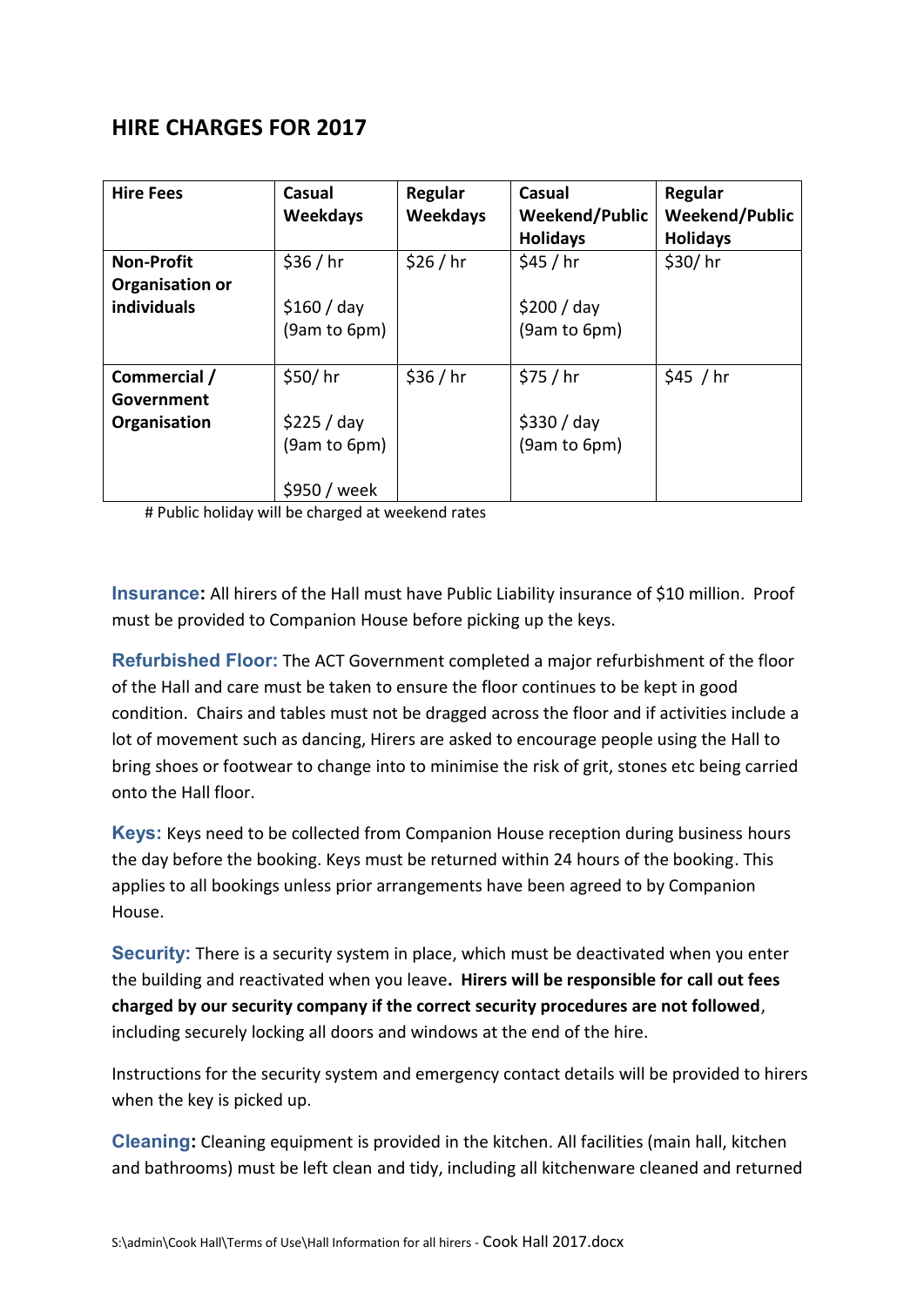to the cupboards, and chairs and tables neatly stacked in their original locations. Note chairs, tables and other items are **NOT** to be dragged across the floor. The Hall floor must be swept at the end of the hire. If items are placed in the dishwasher the dishwasher must be activated. Items are **NOT** to be left on the sink or benches to drain.

Rubbish must be bagged and disposed of in the large commercial waste bin located in the car park in the front of the hall. The black lidded bin is for garbage. The yellow lidded unit is for recyclable items only and no garbage bagged items should be put into this bin. If facilities are not clean, the bond will not be refunded.

**Damage and Repairs:** Companion House Hall Manager must be informed of any damage or repairs required. If damage is caused by negligence or misuse by the hirer the bond will not be refunded. Where damage is a result of negligence or deliberate misuse and exceed the bond the hirer will be invoiced for the additional cost. Hirers will be issued with a checklist and are requested to record any issues with the condition of the Hall at the beginning or end of the hire.

**Checklist:** Hirers will be issued with a checklist and are requested to record any issues with the condition of the Hall at the beginning or end of the hire. The Bond will not be returned if this completed checklist is not completed, signed by the Hirer and returned with the keys at the completion of the hire. An inspection of the Hall will be undertaken before the Bond is refunded.

**See items for Special Attention on the next page**